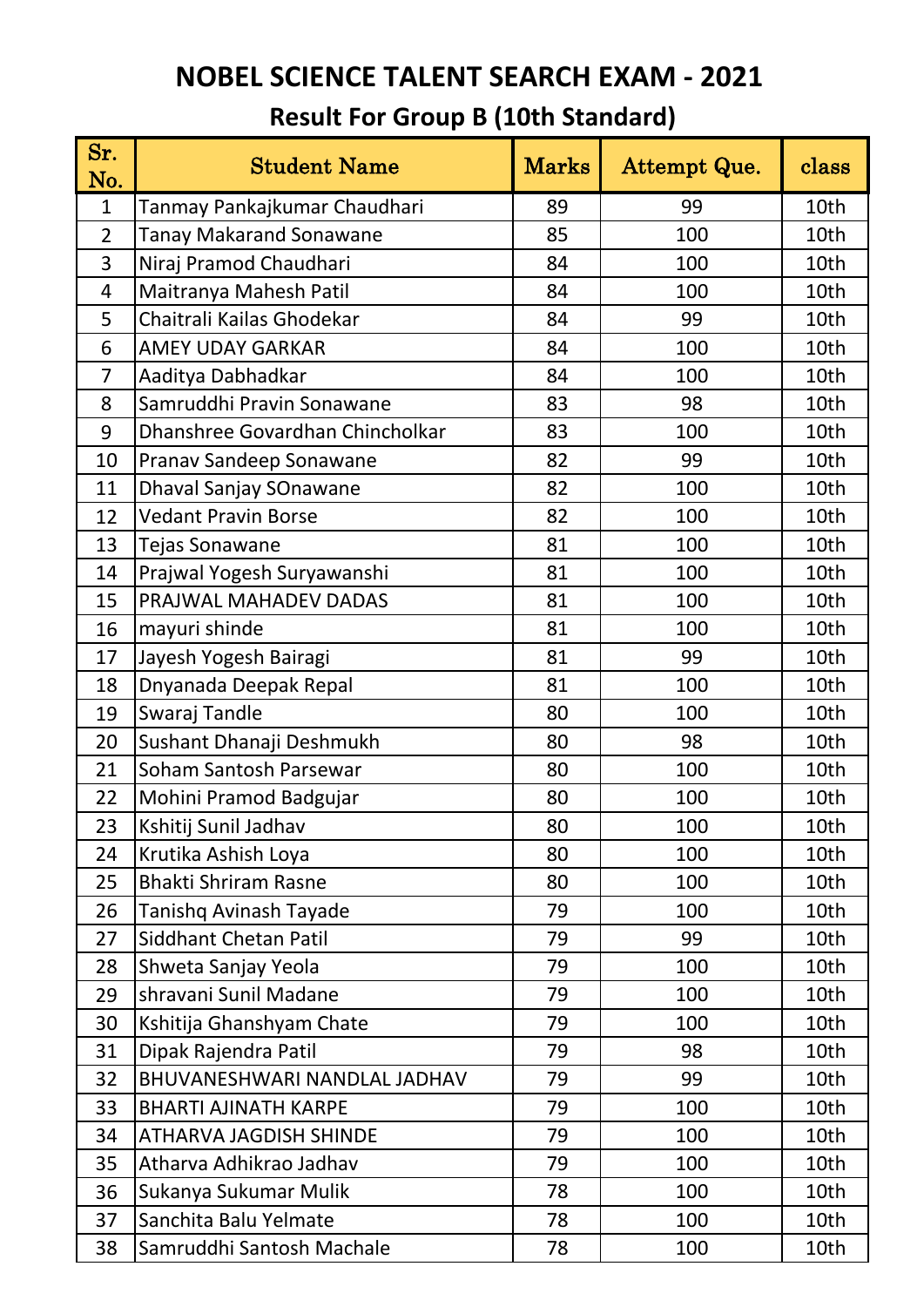| Sr.<br>No. | <b>Student Name</b>           | <b>Marks</b> | Attempt Que. | class |
|------------|-------------------------------|--------------|--------------|-------|
| 39         | Ritika Sudhir Gohane          | 78           | 100          | 10th  |
| 40         | <b>Pranit Sawale</b>          | 78           | 100          | 10th  |
| 41         | Prajakta Kishor Badgujar      | 78           | 100          | 10th  |
| 42         | Yashashvi Rajesh Nandanwar    | 77           | 100          | 10th  |
| 43         | Vaishnav Dnyaneshwar Babar    | 77           | 100          | 10th  |
| 44         | Sangram Santosh Shelke        | 77           | 100          | 10th  |
| 45         | <b>Rohit Vinod Borse</b>      | 77           | 100          | 10th  |
| 46         | Khush Jagannath Patil         | 77           | 100          | 10th  |
| 47         | Karan Narendra Pote           | 77           | 100          | 10th  |
| 48         | Ayush jayvant Aher            | 77           | 100          | 10th  |
| 49         | Srujan khairnar               | 76           | 100          | 10th  |
| 50         | Shreeja Arun Kulkarni         | 76           | 100          | 10th  |
| 51         | Sakshi Sanjay Jadhav          | 76           | 100          | 10th  |
| 52         | rishabh badgujar              | 76           | 100          | 10th  |
| 53         | Mohammad Sadique Pathan       | 76           | 100          | 10th  |
| 54         | Harshali Pramod Patil         | 76           | 100          | 10th  |
| 55         | Vaibhavi Vikas Gite           | 75           | 100          | 10th  |
| 56         | Rucha Babasaheb Salunkhe      | 75           | 100          | 10th  |
| 57         | Rohit Ravindra Patil          | 75           | 100          | 10th  |
| 58         | Kundan Uttam Kudav            | 75           | 100          | 10th  |
| 59         | <b>Anurag Deelip Thakare</b>  | 75           | 100          | 10th  |
| 60         | Varad Unmesh Deshpande        | 74           | 90           | 10th  |
| 61         | <b>Tanvi Nitin Patil</b>      | 74           | 100          | 10th  |
| 62         | Sarvesh Ashish Pardeshi       | 74           | 100          | 10th  |
| 63         | mrudula santosh wayal         | 74           | 100          | 10th  |
| 64         | <b>Bhumika Santosh Divate</b> | 74           | 100          | 10th  |
| 65         | Anuja Nandu Kale              | 74           | 100          | 10th  |
| 66         | Vaishnavi Ganesh Bodhale      | 73           | 100          | 10th  |
| 67         | Srushti Popat Kasurde         | 73           | 100          | 10th  |
| 68         | Shubham Nikunj Shah           | 73           | 100          | 10th  |
| 69         | Shravani Vitthal Tulaskar     | 73           | 100          | 10th  |
| 70         | Shoheb Salim Pinjari          | 73           | 100          | 10th  |
| 71         | Jayesh vispute                | 73           | 100          | 10th  |
| 72         | Anushka Vinod Pate            | 73           | 100          | 10th  |
| 73         | yash parit                    | 72           | 100          | 10th  |
| 74         | Shreya Chaudhari              | 72           | 100          | 10th  |
| 75         | Govind Chapariya              | 72           | 100          | 10th  |
| 76         | <b>ATHARVA DILIP GHULE</b>    | 72           | 100          | 10th  |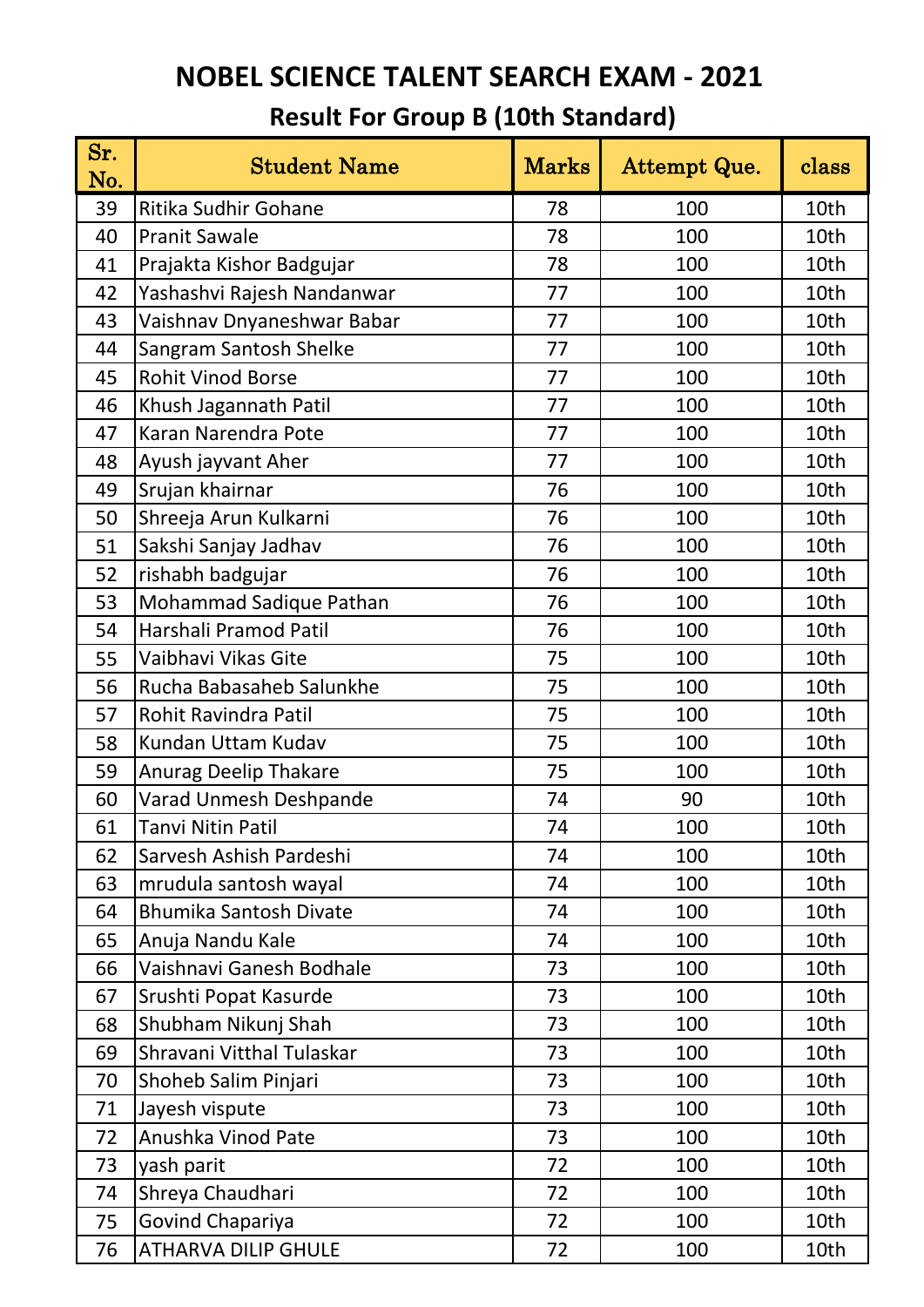| Sr.<br>No. | <b>Student Name</b>            | <b>Marks</b> | Attempt Que. | class |
|------------|--------------------------------|--------------|--------------|-------|
| 77         | Yash Yogesh Karanjakar         | 71           | 99           | 10th  |
| 78         | <b>Yash Yawale</b>             | 71           | 100          | 10th  |
| 79         | Shriya Prakash Parulekar       | 71           | 99           | 10th  |
| 80         | <b>SHREEYA TADE</b>            | 71           | 100          | 10th  |
| 81         | Sejal Warade                   | 71           | 100          | 10th  |
| 82         | Rutuja kalidas taur            | 71           | 99           | 10th  |
| 83         | Prajyot Mane                   | 71           | 100          | 10th  |
| 84         | Kamal sultan                   | 71           | 100          | 10th  |
| 85         | Jaydeep Bharat Patil           | 71           | 100          | 10th  |
| 86         | Chaitanya Laxman Nehe          | 71           | 100          | 10th  |
| 87         | <b>Arush Patil</b>             | 71           | 99           | 10th  |
| 88         | <b>ABHIJIT TUKARAM SARUKTE</b> | 71           | 100          | 10th  |
| 89         | <b>Vinit Sunil Patil</b>       | 70           | 100          | 10th  |
| 90         | Tanvi Vijay Dalavi             | 70           | 100          | 10th  |
| 91         | Srushti Ajitkumar Shirke       | 70           | 100          | 10th  |
| 92         | Sneha Kishor Gudpe             | 70           | 100          | 10th  |
| 93         | Shravani pawar                 | 70           | 100          | 10th  |
| 94         | Sarthak vilas gaikwad          | 70           | 100          | 10th  |
| 95         | Samruddhi Rajesh Ugale         | 70           | 100          | 10th  |
| 96         | Rushikesh Raviraj Kalbhor      | 70           | 99           | 10th  |
| 97         | Omkar Vilas Walunj             | 70           | 100          | 10th  |
| 98         | <b>Mandar Gaddam</b>           | 70           | 100          | 10th  |
| 99         | Jyoti Ankush Sawant            | 70           | 100          | 10th  |
| 100        | Anushka Vinod Pate             | 70           | 98           | 10th  |
| 101        | Harsh Vilas Bodkhe             | 70           | 100          | 10th  |
| 102        | Shruti Sanjay Kumbhar          | 69           | 100          | 10th  |
| 103        | Sai Avinash Zadge              | 69           | 100          | 10th  |
| 104        | PIYUSH MAHESH JAWALE           | 69           | 99           | 10th  |
| 105        | Jay Dinkar Dhake               | 69           | 100          | 10th  |
| 106        | Yash Vijendra Vadak            | 68           | 98           | 10th  |
| 107        | Sujeet Suraj Kudalkar          | 68           | 100          | 10th  |
| 108        | Samruddhi Ravikant Terwade     | 68           | 100          | 10th  |
| 109        | <b>SAMEEKSHA VIJAY GOSAVI</b>  | 68           | 100          | 10th  |
| 110        | Pranav Nandupuri Gosavi        | 68           | 100          | 10th  |
| 111        | Parth Nilesh Patil             | 68           | 100          | 10th  |
| 112        | Mrunal Sanjeevkumar Kore       | 68           | 100          | 10th  |
| 113        | Khushi Bhushan Patil           | 68           | 100          | 10th  |
| 114        | Devika Giridhar Padte          | 68           | 100          | 10th  |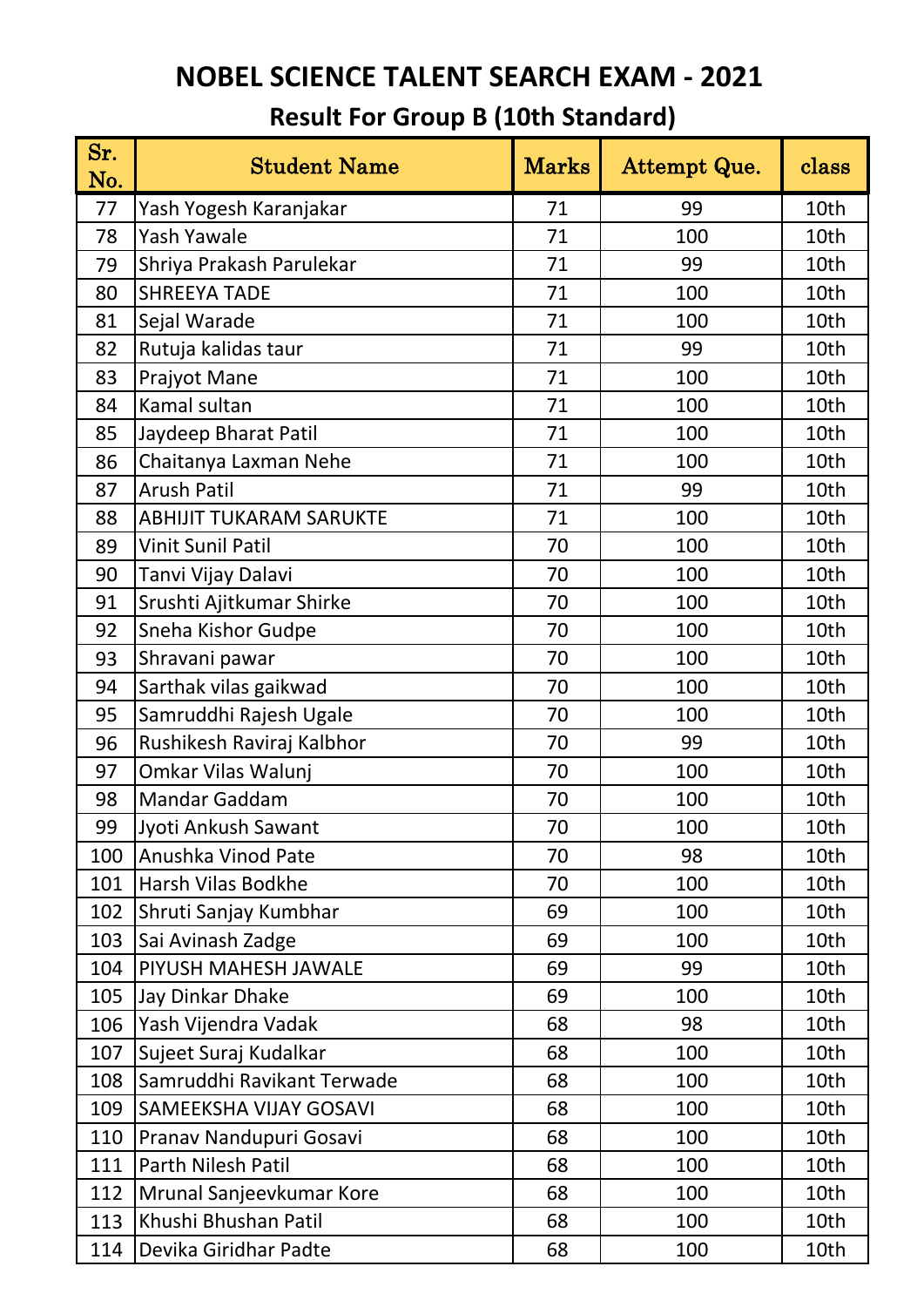| Sr.<br>No. | <b>Student Name</b>          | ${\rm Marks}$ | Attempt Que. | class |
|------------|------------------------------|---------------|--------------|-------|
| 115        | Aditya manoj koshti          | 68            | 100          | 10th  |
| 116        | Aditya Kendre                | 68            | 100          | 10th  |
| 117        | Aditi Deepak Khot            | 68            | 96           | 10th  |
| 118        | Vidyasagar Daud              | 67            | 100          | 10th  |
| 119        | Varun Langote                | 67            | 99           | 10th  |
| 120        | Vaishnavi Chavan             | 67            | 100          | 10th  |
| 121        | Soumil Prasad Chawan         | 67            | 88           | 10th  |
| 122        | Sanskar Ramesh Chaudhari     | 67            | 100          | 10th  |
| 123        | Prasad pramod wani           | 67            | 88           | 10th  |
| 124        | Pranjali ware                | 67            | 100          | 10th  |
| 125        | Pranjal Vinayak Chavan       | 67            | 100          | 10th  |
| 126        | Parth Bhagwat Kharat         | 67            | 99           | 10th  |
| 127        | onkar chandrakant gaikwad    | 67            | 100          | 10th  |
| 128        | Madhavi Rajendra Koli        | 67            | 100          | 10th  |
| 129        | Bhaktraj Kishor Patil        | 67            | 99           | 10th  |
| 130        | Yash sitaram mali            | 66            | 100          | 10th  |
| 131        | Soham Sunil Yadav            | 66            | 99           | 10th  |
| 132        | <b>Pratik Bhamare</b>        | 66            | 100          | 10th  |
| 133        | Pranav swami                 | 66            | 100          | 10th  |
| 134        | Pranali Rajan Deogade        | 66            | 98           | 10th  |
| 135        | Payal Kathoke                | 66            | 100          | 10th  |
| 136        | Dev Somnath Shinde           | 66            | 100          | 10th  |
| 137        | Sushil Rajendra Puri         | 65            | 100          | 10th  |
| 138        | <b>RUSHIL PRASHANT WAGH</b>  | 65            | 100          | 10th  |
| 139        | Pooja nagvekar               | 65            | 100          | 10th  |
| 140        | Nikhil sharad shirsathe      | 65            | 100          | 10th  |
| 141        | <b>NEHA RAKESH SHARMA</b>    | 65            | 100          | 10th  |
| 142        | HARSHAL SHAMSUNDAR RAMTEKE   | 65            | 100          | 10th  |
| 143        | Aditya Dusharekar            | 65            | 100          | 10th  |
| 144        | Varun Patil                  | 65            | 100          | 10th  |
| 145        | Shubhad Deepak Karande       | 64            | 100          | 10th  |
| 146        | <b>Shivam Shantaram Aher</b> | 64            | 95           | 10th  |
| 147        | Sanskruti Santosh Dhage      | 64            | 100          | 10th  |
| 148        | Ninad sitaram sonje          | 64            | 100          | 10th  |
| 149        | Madhura Sudhir Potdar        | 64            | 100          | 10th  |
| 150        | Madhura Shrikant Gotmare     | 64            | 99           | 10th  |
| 151        | Karan Rohidas Wagh           | 64            | 96           | 10th  |
| 152        | Jai Vijay Sonar              | 64            | 100          | 10th  |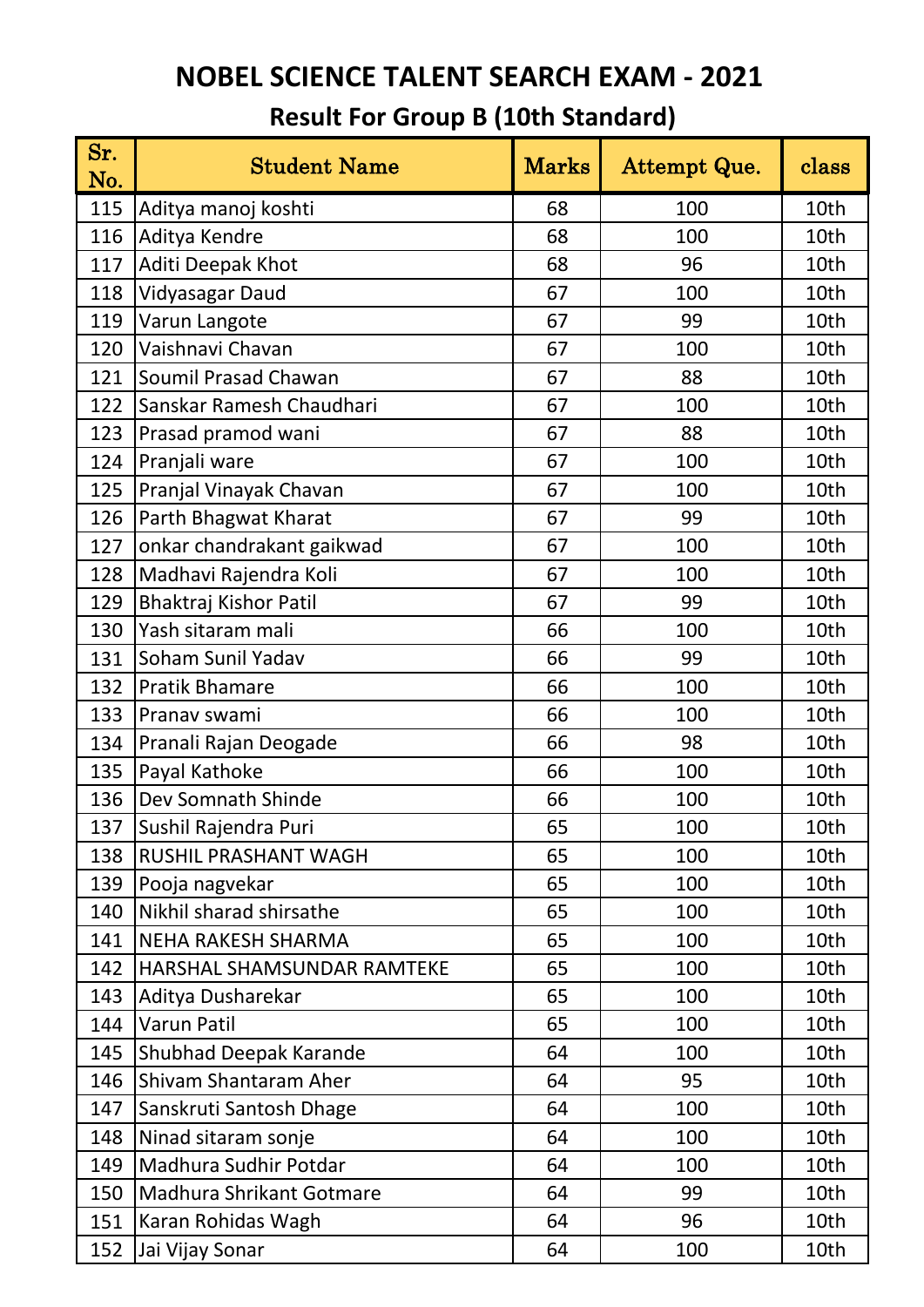| Sr.<br>No. | <b>Student Name</b>        | <b>Marks</b> | Attempt Que. | class |
|------------|----------------------------|--------------|--------------|-------|
| 153        | <b>Arnav Marathe</b>       | 64           | 98           | 10th  |
| 154        | Aniket milind desale       | 64           | 99           | 10th  |
| 155        | Akshaya Prashant Kulkarni  | 64           | 99           | 10th  |
| 156        | <b>Swami Hemant Ahire</b>  | 63           | 100          | 10th  |
| 157        | sharvari Ramesh Pawar.     | 63           | 89           | 10th  |
| 158        | Sarthak vitthal salunke    | 63           | 95           | 10th  |
| 159        | Purvesh nandanwar          | 63           | 100          | 10th  |
| 160        | Paresh patil               | 63           | 100          | 10th  |
| 161        | Om Jadhav                  | 63           | 100          | 10th  |
| 162        | Kartikey Vinod Bornare     | 63           | 100          | 10th  |
| 163        | Juweriya Awati             | 63           | 100          | 10th  |
| 164        | Gargi Santosh Kale         | 63           | 100          | 10th  |
| 165        | Astik sangrame             | 63           | 100          | 10th  |
| 166        | <b>ASHWINI SHINDE</b>      | 63           | 100          | 10th  |
| 167        | Tejal Deepak Khankari      | 62           | 92           | 10th  |
| 168        | Soham Vaishampayan         | 62           | 98           | 10th  |
| 169        | <b>Shreya Sharad Ghate</b> | 62           | 100          | 10th  |
| 170        | Sharwari Vijay Kanhe       | 62           | 100          | 10th  |
| 171        | Sakshi Santosh Hinukale    | 62           | 100          | 10th  |
| 172        | Sakshi vishwas gavali      | 62           | 100          | 10th  |
| 173        | Prem Kumbhar               | 62           | 100          | 10th  |
| 174        | Nagare Sakshi Dnyaneshwar  | 62           | 95           | 10th  |
| 175        | Kedar Tukaram Shinde       | 62           | 89           | 10th  |
| 176        | Kaustubh Girish More       | 62           | 99           | 10th  |
| 177        | Kalyan Kailas Mahajan      | 62           | 100          | 10th  |
| 178        | Devendra prakash Gaikwad   | 62           | 100          | 10th  |
| 179        | Avishkar Rahul Gosavi      | 62           | 100          | 10th  |
| 180        | Aman Riyaj Shaikh.         | 62           | 98           | 10th  |
| 181        | Taru Shrungarpawar         | 61           | 99           | 10th  |
| 182        | Shreya Chandrakant Patil   | 61           | 100          | 10th  |
| 183        | Shivkumar Vivek Chikshe    | 61           | 100          | 10th  |
| 184        | Saniya Sandeep Lohakare    | 61           | 97           | 10th  |
| 185        | Sachin patil               | 61           | 100          | 10th  |
| 186        | Pruthviraj Patil           | 61           | 100          | 10th  |
| 187        | Mayur Sunil chandelkar     | 61           | 93           | 10th  |
| 188        | Manohar rakesh deore       | 61           | 100          | 10th  |
| 189        | Greeshma Hemant Pingale    | 61           | 100          | 10th  |
| 190        | Ayush sushil jain          | 61           | 100          | 10th  |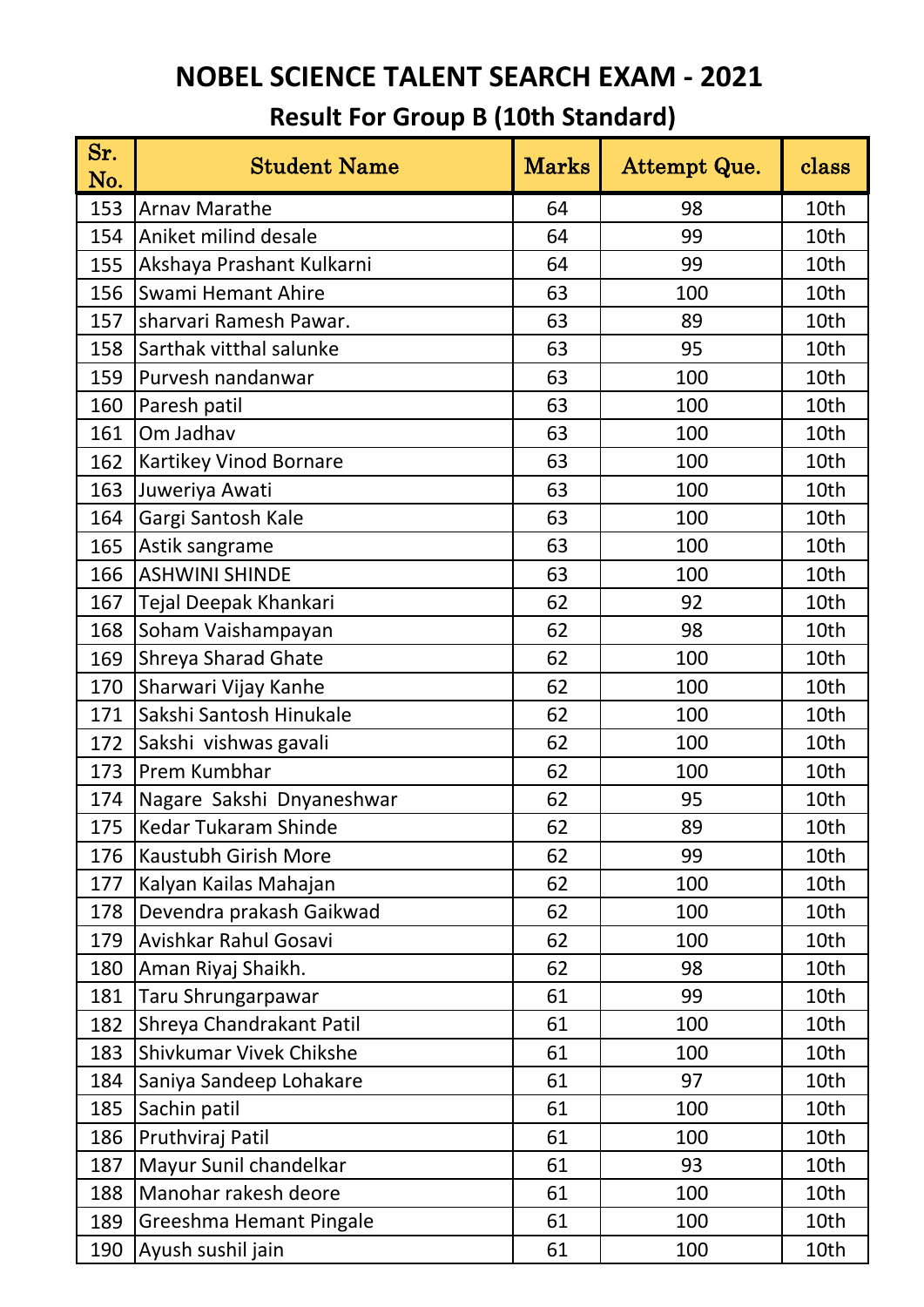| Sr.<br>No. | <b>Student Name</b>         | <b>Marks</b> | Attempt Que. | class |
|------------|-----------------------------|--------------|--------------|-------|
| 191        | Vedant P. Jadhavar          | 60           | 100          | 10th  |
| 192        | Shivmangal Jagram Yadav     | 60           | 93           | 10th  |
| 193        | Sanjana Godse               | 60           | 99           | 10th  |
| 194        | Sakshi sandip Thorat        | 60           | 100          | 10th  |
| 195        | Milind Dattatray Chavhan    | 60           | 96           | 10th  |
| 196        | Lina ganesh mali            | 60           | 100          | 10th  |
| 197        | Dnyanada Hemraj Yelne       | 60           | 99           | 10th  |
| 198        | <b>Atharv Dayanand Fase</b> | 60           | 100          | 10th  |
| 199        | Aayush Pawale               | 60           | 100          | 10th  |
| 200        | vishwajit avinash parit     | 59           | 100          | 10th  |
| 201        | <b>VEDANT VISHAL POTDAR</b> | 59           | 100          | 10th  |
| 202        | Vaishnavi Rajendra Patil    | 59           | 100          | 10th  |
| 203        | Sanjiv Shashikant Temgire   | 59           | 100          | 10th  |
| 204        | Sanjeevani Sachin Mohite.   | 59           | 100          | 10th  |
| 205        | Pulgam Tanuja Prasad        | 59           | 100          | 10th  |
| 206        | <b>Omkar Hanmant Gend</b>   | 59           | 94           | 10th  |
| 207        | Om Sham Pawar               | 59           | 100          | 10th  |
| 208        | MANASVI JEEVAN GANGANE      | 59           | 100          | 10th  |
| 209        | Krishna Yuvraj Marathe      | 59           | 99           | 10th  |
| 210        | Krish Avinash Bari          | 59           | 100          | 10th  |
| 211        | Khushi Chandrakant Ahire    | 59           | 96           | 10th  |
| 212        | Janhvesh Satish Patil       | 59           | 98           | 10th  |
| 213        | Bhogade Dhanashri Bhausaheb | 59           | 100          | 10th  |
| 214        | Arati Anil Tulaskar         | 59           | 96           | 10th  |
| 215        | abhishek sudarshan doshi    | 59           | 100          | 10th  |
| 216        | Abhimanyu Sanjay Chavan     | 59           | 99           | 10th  |
| 217        | Unnati N. Mandwe            | 58           | 94           | 10th  |
| 218        | Tejal Sadashiv Mali         | 58           | 100          | 10th  |
| 219        | <b>Snehal Bandu Shinde</b>  | 58           | 100          | 10th  |
| 220        | Shruti daulatrao sawant     | 58           | 97           | 10th  |
| 221        | Shreeya Kiran Prabhune      | 58           | 98           | 10th  |
| 222        | Rajdip Patil                | 58           | 100          | 10th  |
| 223        | Pushkar Deshpande           | 58           | 100          | 10th  |
| 224        | Ojas                        | 58           | 100          | 10th  |
| 225        | Krishita Ritesh Mali        | 58           | 100          | 10th  |
| 226        | jay sunil bachhav           | 58           | 100          | 10th  |
| 227        | Harsh Suryakant Sonar       | 58           | 100          | 10th  |
| 228        | dophe pallavi ganesh        | 58           | 100          | 10th  |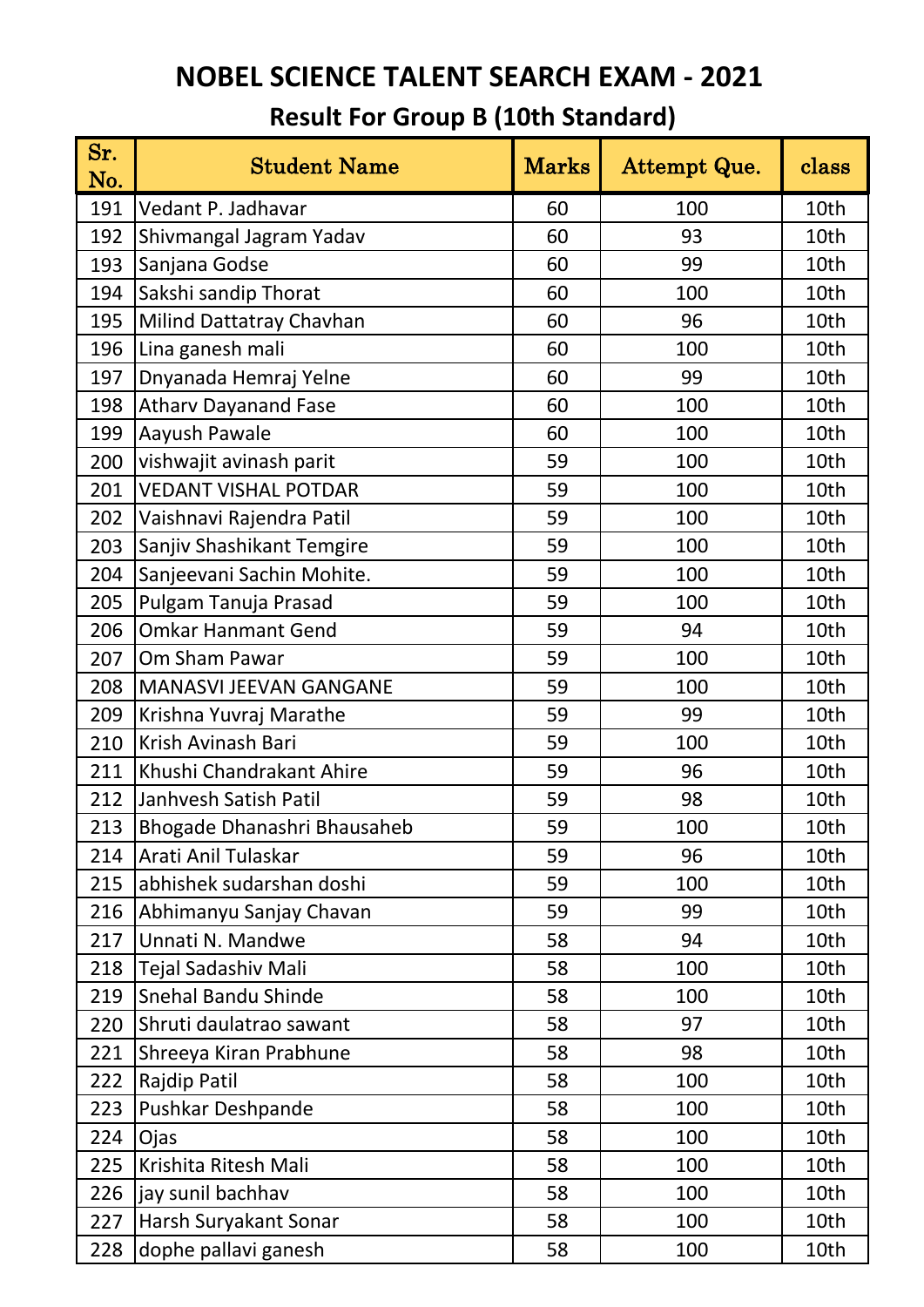| Sr.<br>No. | <b>Student Name</b>            | <b>Marks</b> | Attempt Que. | class |
|------------|--------------------------------|--------------|--------------|-------|
| 229        | Dhanshri Digambar Tarudkar     | 58           | 100          | 10th  |
| 230        | <b>Bhakti Shrinivas Mudgal</b> | 58           | 99           | 10th  |
| 231        | Ayush Dadarao Teli             | 58           | 100          | 10th  |
| 232        | Anushka Kiran Jadhav           | 58           | 100          | 10th  |
| 233        | Anushka yeole                  | 58           | 93           | 10th  |
| 234        | Adi Patil                      | 58           | 94           | 10th  |
| 235        | Yashodeep Narendra Karve       | 57           | 100          | 10th  |
| 236        | Vedang Kandalkar               | 57           | 100          | 10th  |
| 237        | Tanvi Dinesh Paranjape         | 57           | 100          | 10th  |
| 238        | Somvanshi Vaishnavi Upendra    | 57           | 99           | 10th  |
| 239        | Shubhada Pandurang Nevaskar    | 57           | 100          | 10th  |
| 240        | Samarth Santoshrao More        | 57           | 94           | 10th  |
| 241        | Saanchi Karande                | 57           | 100          | 10th  |
| 242        | Rugved Mangesh Kadu            | 57           | 100          | 10th  |
| 243        | Patil Pratik Jagdish           | 57           | 100          | 10th  |
| 244        | Parth Vaibhav Patil            | 57           | 100          | 10th  |
| 245        | Om Bapurao Chaudhari           | 57           | 99           | 10th  |
| 246        | Mayuresh Sanjay Baviskar       | 57           | 100          | 10th  |
| 247        | Mayur Hemraj Bhadane           | 57           | 100          | 10th  |
| 248        | Manasi Nitin Choudhari         | 57           | 100          | 10th  |
| 249        | kulkarni Atharv Vijaykumar     | 57           | 100          | 10th  |
| 250        | Hemangi Yogesh Ingale          | 57           | 95           | 10th  |
| 251        | <b>CHINMAY BHATU PATIL</b>     | 57           | 100          | 10th  |
| 252        | <b>BHOI PARTH RAMESH</b>       | 57           | 100          | 10th  |
| 253        | Bankar Onkar Vijay             | 57           | 100          | 10th  |
| 254        | Apurva Prashant Dhale          | 57           | 100          | 10th  |
| 255        | Anurag pradip Amrutkar         | 57           | 100          | 10th  |
| 256        | Yadwade Om Ashok               | 56           | 100          | 10th  |
| 257        | Tejashree Jagdish Potdar       | 56           | 100          | 10th  |
| 258        | Tanmayi Nilesh Pathak          | 56           | 100          | 10th  |
| 259        | Shridhar ramdas landge         | 56           | 100          | 10th  |
| 260        | Sankalpaditya Ingavale         | 56           | 100          | 10th  |
| 261        | Sakhare Harshada Govind        | 56           | 100          | 10th  |
| 262        | Rujuta Manish Salvi            | 56           | 100          | 10th  |
| 263        | Rasika Madhukar Pingale        | 56           | 100          | 10th  |
| 264        | Om Krushna Patil               | 56           | 98           | 10th  |
| 265        | Lavanya Jayant Adam            | 56           | 92           | 10th  |
| 266        | JOSHI SAYALEE PRAFUL           | 56           | 95           | 10th  |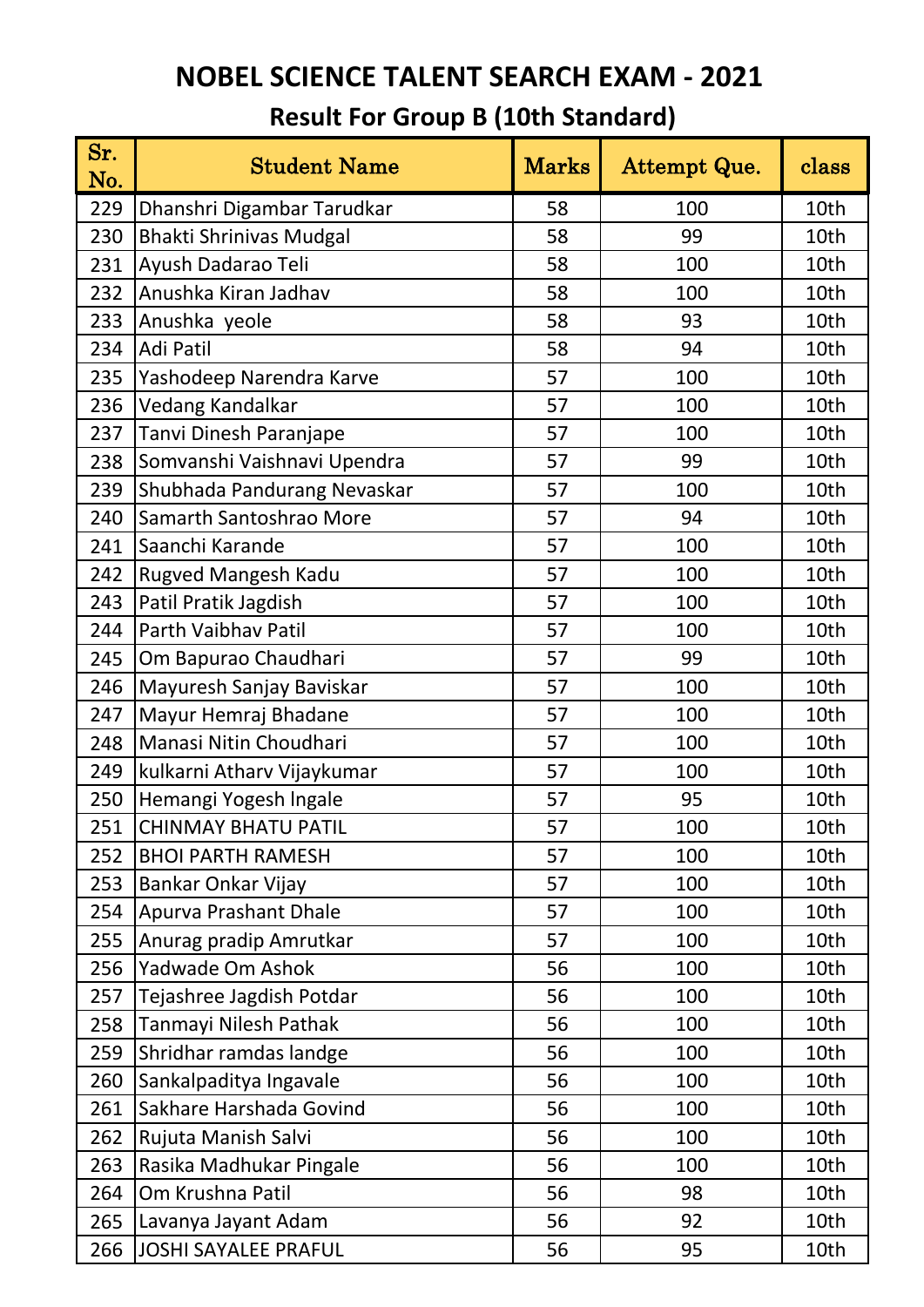| Sr.<br>No. | <b>Student Name</b>                         | <b>Marks</b> | Attempt Que. | class |
|------------|---------------------------------------------|--------------|--------------|-------|
| 267        | Gaurav rakesh Chaudhari                     | 56           | 100          | 10th  |
| 268        | Ganesh Prabhakar Wayal                      | 56           | 100          | 10th  |
| 269        | Chaitali Babaji Kharade                     | 56           | 100          | 10th  |
| 270        | Ashwin Vijay Shirsath                       | 56           | 100          | 10th  |
| 271        | Anushka Anil Thakare                        | 56           | 89           | 10th  |
| 272        | Anshu Hiralal Raut                          | 56           | 92           | 10th  |
| 273        | Anjali Karuji Ade                           | 56           | 100          | 10th  |
| 274        | Amitabh Digambar morey                      | 56           | 81           | 10th  |
| 275        | Aditya Sanjeev Jaikhedkar                   | 56           | 97           | 10th  |
| 276        | Sarthak sunil Kumbhar                       | 55           | 97           | 10th  |
| 277        | Priyanshu Anil Kumbharde                    | 55           | 100          | 10th  |
| 278        | Patil Aditya Ajay                           | 55           | 100          | 10th  |
| 279        | Manjushree Ramesh Patil                     | 55           | 96           | 10th  |
| 280        | <b>Maithilee Mahesh Sagare</b>              | 55           | 99           | 10th  |
| 281        | <b>Komal Anil Patil</b>                     | 55           | 98           | 10th  |
| 282        | Jigisha Amol Bharambe                       | 55           | 100          | 10th  |
| 283        | HIVARALE RASHMI RAMESH                      | 55           | 100          | 10th  |
| 284        | Shreyas Chavan                              | 54           | 100          | 10th  |
| 285        | Niranjan vishe                              | 54           | 100          | 10th  |
| 286        | Netradeep Rajendra Kadam                    | 54           | 100          | 10th  |
| 287        | Nandini Prashant Garad                      | 54           | 94           | 10th  |
| 288        | <b>Mohit Bhaskar Patil</b>                  | 54           | 100          | 10th  |
| 289        | Jiya Tadavi                                 | 54           | 100          | 10th  |
| 290        | Harsh Sunil Shirsath                        | 54           | 99           | 10th  |
| 291        | <b>BHERE ASHWIN ANIL</b>                    | 54           | 98           | 10th  |
| 292        | Avishkar kasabe                             | 54           | 100          | 10th  |
| 293        | Shreyash Dnyaneshwar Shinde                 | 53           | 99           | 10th  |
| 294        | Sejal Prashant Patil                        | 53           | 98           | 10th  |
| 295        | Samta Shankar Shinde                        | 53           | 100          | 10th  |
| 296        | Rajeshwari Vijay Patil                      | 53           | 97           | 10th  |
| 297        | POWAR PRAJAKTA PANDURANG                    | 53           | 97           | 10th  |
| 298        | Netradeep Rajendra Kadam                    | 53           | 100          | 10th  |
| 299        | Mohit Shekhar Khairnar                      | 53           | 95           | 10th  |
| 300        | Kushal Atul Kurkure                         | 53           | 99           | 10th  |
| 301        | Janhavi Jitendra Narkhede                   | 53           | 97           | 10th  |
| 302        | <b>Gurpratap Singh Tejwant Singh Sandhu</b> | 53           | 97           | 10th  |
| 303        | <b>Girish Patil</b>                         | 53           | 100          | 10th  |
| 304        | Bhumika vijay chaudhari                     | 53           | 95           | 10th  |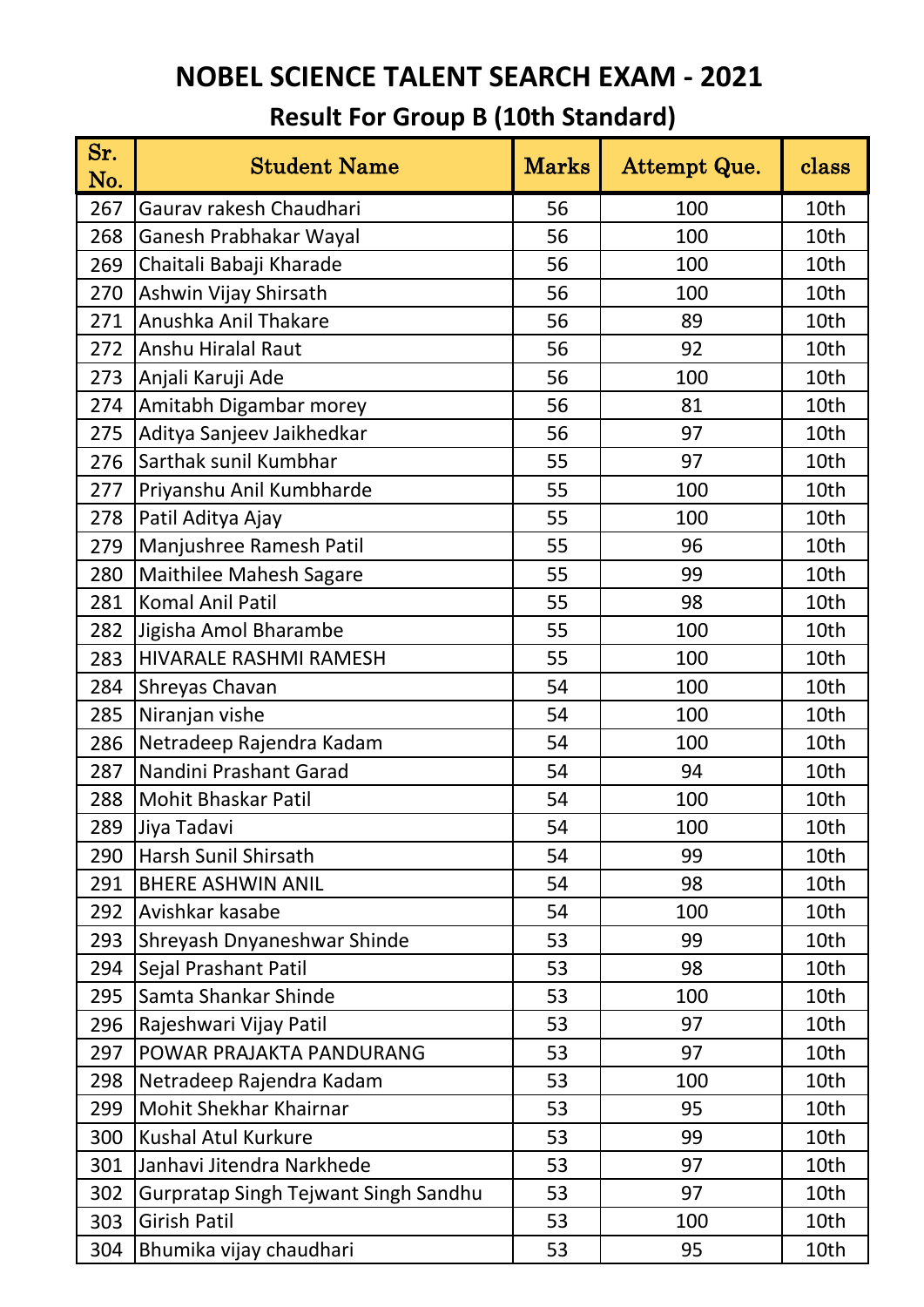| Sr. | <b>Student Name</b>         | ${\rm Marks}$ | Attempt Que. | class |
|-----|-----------------------------|---------------|--------------|-------|
| No. |                             |               |              |       |
| 305 | Aditya Dnyaneshwar kayande  | 53            | 100          | 10th  |
| 306 | <b>Yash Satpute</b>         | 52            | 100          | 10th  |
| 307 | PREM RAVINDRA BANGAR        | 52            | 100          | 10th  |
| 308 | Patil Riya Satish           | 52            | 99           | 10th  |
| 309 | Kundan Dinkar Badgujar      | 52            | 100          | 10th  |
| 310 | Krushna Kiran Patil         | 52            | 100          | 10th  |
| 311 | Kartik patil                | 52            | 100          | 10th  |
| 312 | <b>KAMBLE SNEHA SATISH</b>  | 52            | 96           | 10th  |
| 313 | Isha Sunil Dhondge          | 52            | 100          | 10th  |
| 314 | <b>Chetan Satish Borse</b>  | 52            | 100          | 10th  |
| 315 | AMAN PANDHARI BORKUTE       | 52            | 99           | 10th  |
| 316 | Aaditya Pagare              | 52            | 100          | 10th  |
| 317 | <b>Tanmay Amit Shete</b>    | 51            | 100          | 10th  |
| 318 | Shruti sheetal kole         | 51            | 100          | 10th  |
| 319 | Samarth Satyawan Mote       | 51            | 99           | 10th  |
| 320 | Rayate Sanskruti Vikram     | 51            | 96           | 10th  |
| 321 | Raksha Jalindar Wahul       | 51            | 98           | 10th  |
| 322 | Ragini Vinayak Kengale      | 51            | 91           | 10th  |
| 323 | Pratik dhanaraj solanke     | 51            | 100          | 10th  |
| 324 | Om Punju shirsath           | 51            | 100          | 10th  |
| 325 | Mayur Bharat Baviskar       | 51            | 100          | 10th  |
| 326 | Mahima Ishwar borse         | 51            | 100          | 10th  |
| 327 | Komal Devidas Kalapure      | 51            | 100          | 10th  |
| 328 | Dnyaniraje                  | 51            | 100          | 10th  |
| 329 | Dhruvang Ajay Borase        | 51            | 100          | 10th  |
| 330 | Bhakt raj Kishor Patil      | 51            | 100          | 10th  |
| 331 | Aayush Jitendra More        | 51            | 100          | 10th  |
| 332 | Soniya harshal mahajan      | 50            | 100          | 10th  |
| 333 | SIDDHISHA PRASHANT GIRI     | 50            | 100          | 10th  |
| 334 | Shravani Yogesh Satre       | 50            | 100          | 10th  |
| 335 | Pratik Bhalchandra Thombare | 50            | 100          | 10th  |
| 336 | PAWAR MANASWI DINESH        | 50            | 100          | 10th  |
| 337 | Mrudula Madhav Wadkar       | 50            | 95           | 10th  |
| 338 | Lekhanksha Gajanan Patil.   | 50            | 100          | 10th  |
| 339 | Jayesh Rajendra Wagh        | 50            | 97           | 10th  |
| 340 | <b>HIMANSHU DIPAK PAWAR</b> | 50            | 99           | 10th  |
| 341 | Atharva Doke                | 50            | 100          | 10th  |
| 342 | Ashwinkumar Ravindra Patil  | 50            | 100          | 10th  |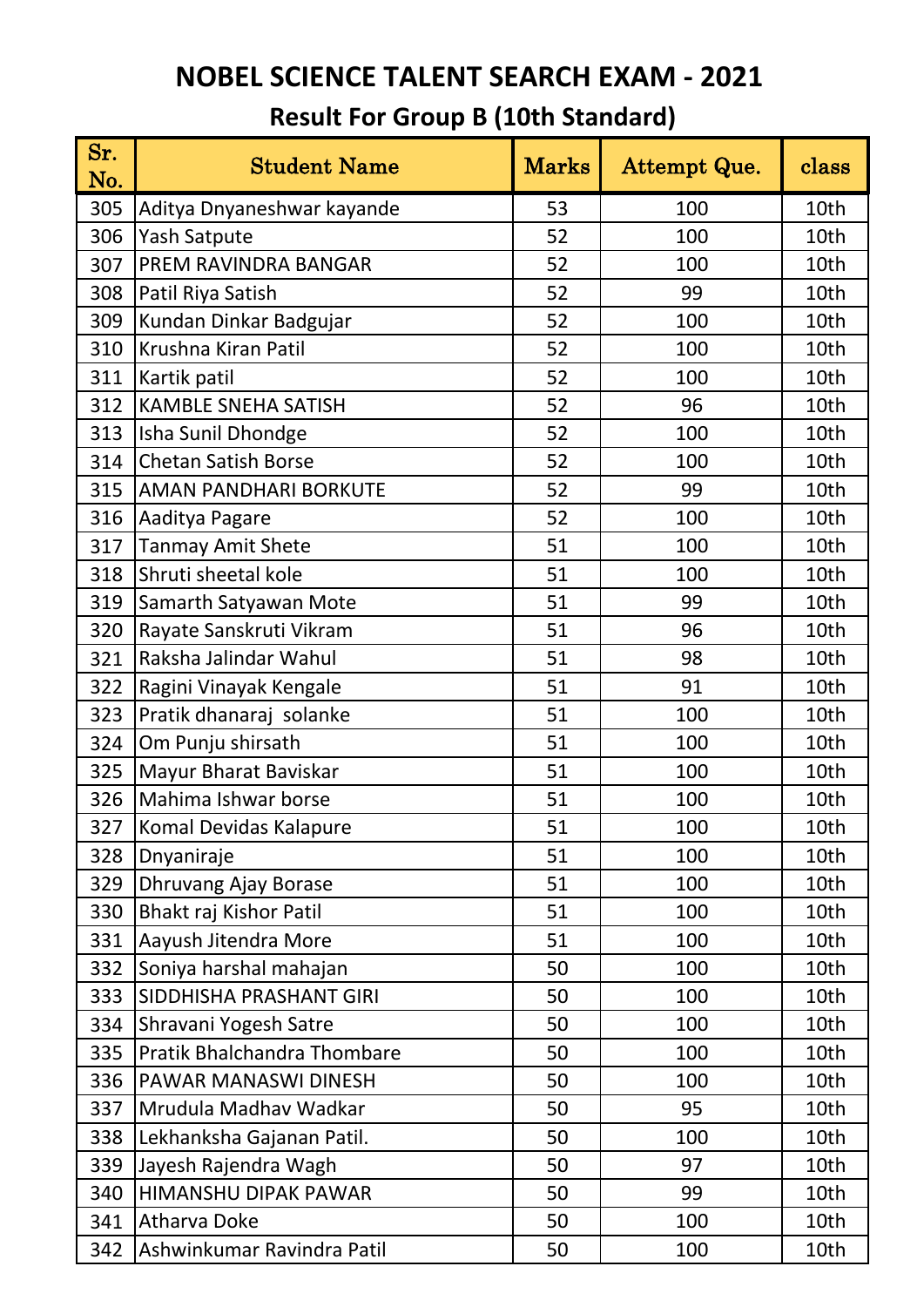| Sr.<br>No. | <b>Student Name</b>             | ${\rm Marks}$ | Attempt Que. | class |
|------------|---------------------------------|---------------|--------------|-------|
| 343        | Anand Rahul kurpe.              | 50            | 100          | 10th  |
| 344        | Talasha Rajan                   | 50            | 98           | 10th  |
| 345        | Vedika Shankar Bagave           | 49            | 100          | 10th  |
| 346        | Suyog sudhakar gholap           | 49            | 100          | 10th  |
| 347        | Rajnandini Datta Pawar          | 49            | 100          | 10th  |
| 348        | Pooja Khandu jogdand            | 49            | 100          | 10th  |
| 349        | Om Yashwant kudtarkar           | 49            | 97           | 10th  |
| 350        | <b>MOHIT JAGAT PATIL</b>        | 49            | 88           | 10th  |
| 351        | Lubdha jyotsna nimbalkar        | 49            | 100          | 10th  |
| 352        | Jaydeep Sunil Kulkarni          | 49            | 100          | 10th  |
| 353        | <b>ARYA ANANT BANSODE</b>       | 49            | 92           | 10th  |
| 354        | Ansh Shinde                     | 49            | 100          | 10th  |
| 355        | <b>Tanmay Avinash Patil</b>     | 48            | 100          | 10th  |
| 356        | <b>Suchit Prakash Raute</b>     | 48            | 100          | 10th  |
| 357        | Shravani Joshi                  | 48            | 100          | 10th  |
| 358        | Pranav Sandip Kuchik            | 48            | 88           | 10th  |
| 359        | Gauri Yuvaraj Waykar            | 48            | 100          | 10th  |
| 360        | Dhruvesh Ramlal Choudhari       | 48            | 98           | 10th  |
| 361        | Aaditi Jotiram Phadtare.        | 48            | 100          | 10th  |
| 362        | Prem Sahebrao Khairnar          | 47            | 100          | 10th  |
| 363        | <b>Manish Pravin Patil</b>      | 47            | 100          | 10th  |
| 364        | Esha bhushan deore              | 47            | 100          | 10th  |
| 365        | Utkarsha                        | 46            | 100          | 10th  |
| 366        | Prathmesh Prakash Chavan        | 46            | 100          | 10th  |
| 367        | Anuj Radhesham Dimake           | 46            | 100          | 10th  |
| 368        | Aditi Anil Bandgar              | 46            | 100          | 10th  |
| 369        | keval sudhir soalnkure          | 45            | 78           | 10th  |
| 370        | Janvi Chandrakant More          | 45            | 100          | 10th  |
| 371        | Vivek shyamsundar shirsath      | 44            | 100          | 10th  |
| 372        | Vaidehi Shiras                  | 44            | 100          | 10th  |
| 373        | shardul sutar                   | 44            | 100          | 10th  |
| 374        | <b>Yash Suresh Rathod</b>       | 43            | 100          | 10th  |
| 375        | Shreyash Vijay Popalghat        | 43            | 100          | 10th  |
| 376        | Buddhisagar dnyaneshwar mahajan | 43            | 100          | 10th  |
| 377        | Pallavi Shantanu Vyawahare      | 42            | 100          | 10th  |
| 378        | Nikita patil                    | 42            | 100          | 10th  |
| 379        | Neha Shuddhodhan Ambhore        | 42            | 100          | 10th  |
| 380        | Lakhan shivpalsing pardeshi     | 42            | 100          | 10th  |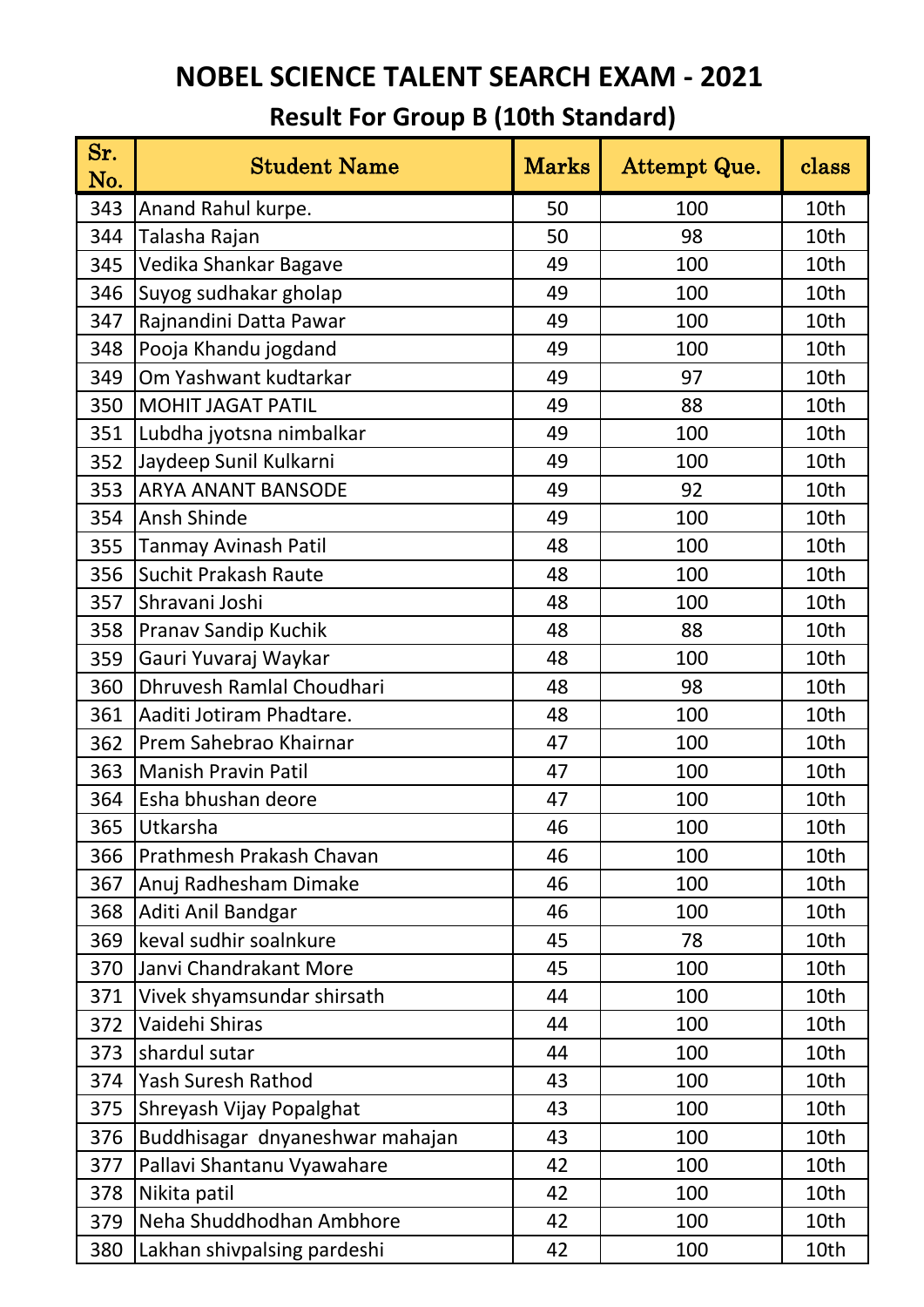| Sr.<br>No. | <b>Student Name</b>         | <b>Marks</b> | Attempt Que. | class |
|------------|-----------------------------|--------------|--------------|-------|
| 381        | Ruchita Mahesh Gawande      | 41           | 100          | 10th  |
| 382        | Raj Satish Shelot           | 41           | 100          | 10th  |
| 383        | Purva Kailas Daundkar       | 41           | 100          | 10th  |
| 384        | Prachi Ulhas Tari.          | 41           | 100          | 10th  |
| 385        | om avinash khurpe           | 41           | 100          | 10th  |
| 386        | Vaishnavi Vinod Supekar     | 40           | 100          | 10th  |
| 387        | <b>TEJAS AVINASH PATIL</b>  | 40           | 100          | 10th  |
| 388        | Shruti Sakpal               | 40           | 100          | 10th  |
| 389        | Hariom Vijay Limbarkar      | 40           | 100          | 10th  |
| 390        | Diksha Santosh Survase      | 40           | 100          | 10th  |
| 391        | Apurva patil                | 40           | 100          | 10th  |
| 392        | Siddhesh Chaudhari          | 39           | 100          | 10th  |
| 393        | Malhar limaye               | 39           | 100          | 10th  |
| 394        | <b>Madhav Udata</b>         | 39           | 100          | 10th  |
| 395        | Komal Hemraj Koli           | 38           | 100          | 10th  |
| 396        | Upasana Anil Mahajan        | 37           | 100          | 10th  |
| 397        | <b>SURAJ GANPAT CHAVAN</b>  | 37           | 100          | 10th  |
| 398        | Tanishka Mali               | 36           | 100          | 10th  |
| 399        | Shiva sudhir patil          | 36           | 100          | 10th  |
| 400        | Samruddhi Manojkumar Taware | 36           | 91           | 10th  |
| 401        | Purva sapkale               | 36           | 100          | 10th  |
| 402        | PRIYANKA BHAGWAT TELI       | 36           | 100          | 10th  |
| 403        | kaustubh punje              | 36           | 100          | 10th  |
| 404        | Harsh agarwal               | 36           | 100          | 10th  |
| 405        | Astha Rajesh Bais           | 36           | 100          | 10th  |
| 406        | Naikwade Rutuja sampatrao   | 35           | 100          | 10th  |
| 407        | Arya.Mangesh.Gholap         | 35           | 100          | 10th  |
| 408        | Vaishanvi Redekar           | 34           | 100          | 10th  |
| 409        | sanskruti parag khairnar    | 34           | 100          | 10th  |
| 410        | Nikhil atul desale          | 34           | 87           | 10th  |
| 411        | Prathamesh Bapu Pawar       | 33           | 100          | 10th  |
| 412        | Prachi Chopdekar            | 33           | 100          | 10th  |
| 413        | Mitali Chaudhari            | 33           | 100          | 10th  |
| 414        | Kshitija Babhulkar          | 33           | 100          | 10th  |
| 415        | vihan patil                 | 32           | 100          | 10th  |
| 416        | Mayuri bhausaheb thorat     | 32           | 100          | 10th  |
| 417        | Jayraj Abhay Joshi          | 32           | 100          | 10th  |
| 418        | Achal Rajendra Dhobale      | 32           | 100          | 10th  |